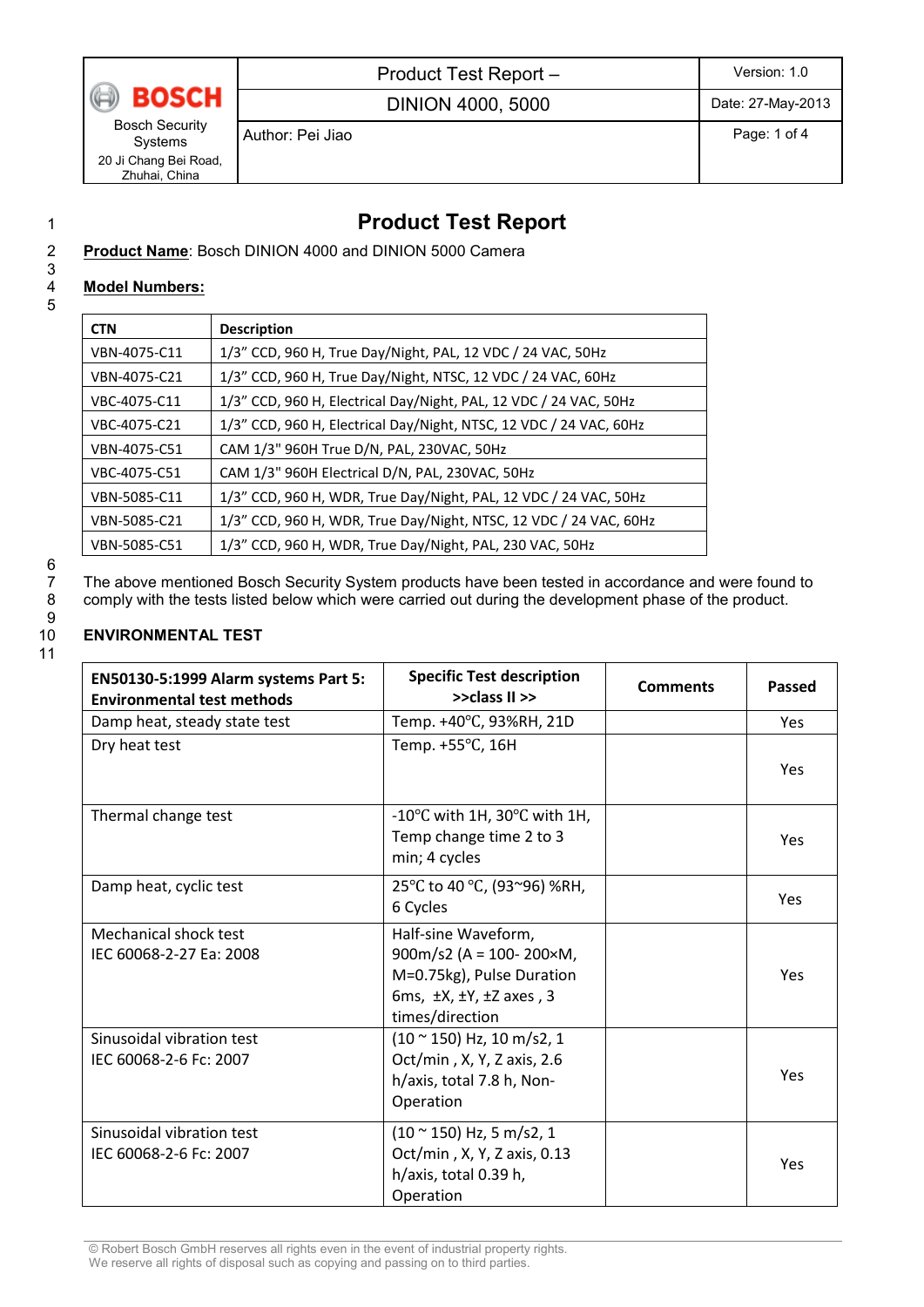|                                                                            | Product Test Report -    |                                                                                                                                                                                                                                                                                              | Version: 1.0      |  |
|----------------------------------------------------------------------------|--------------------------|----------------------------------------------------------------------------------------------------------------------------------------------------------------------------------------------------------------------------------------------------------------------------------------------|-------------------|--|
| <b>BOSCH</b>                                                               | <b>DINION 4000, 5000</b> |                                                                                                                                                                                                                                                                                              | Date: 27-May-2013 |  |
| <b>Bosch Security</b><br>Systems<br>20 Ji Chang Bei Road,<br>Zhuhai, China | Author: Pei Jiao         |                                                                                                                                                                                                                                                                                              | Page: 2 of 4      |  |
| Drop test<br>IEC 60068-2-31 Ec: 2008                                       |                          | 1m, Armor plate, 6 faces,<br>total 6 drops                                                                                                                                                                                                                                                   | Yes               |  |
| Dustproof test<br>IP6x                                                     |                          | Talcum powder, 2kg/m3, 8<br>hours                                                                                                                                                                                                                                                            | Yes               |  |
| Impact (operational) Test                                                  |                          | 0.5J (IK04)                                                                                                                                                                                                                                                                                  | Yes               |  |
| <b>Impact Test</b><br>IEC 62262-2002                                       |                          | 1J (IK06)                                                                                                                                                                                                                                                                                    | Yes               |  |
| Sulphur dioxide (SO2) endurance test                                       |                          | 25ppm, 21D                                                                                                                                                                                                                                                                                   | Yes               |  |
| <b>Cyclic corrosion testing</b>                                            |                          | $(1)$ Salt spray<br>Concentration of salt<br>solution: 5% NaCl (m/m)<br>Chamber temperature:<br>$(15^{\sim}35)^{\circ}C$<br>pH of salt solution at<br>$(25±2)$ °C: 6.5 ~ 7.2<br>Exposure period: 2h<br>$(2)$ humidity, 40°C, 93% RH,<br>166h.<br>$(1)$ ~ (2) as one cycle, total 4<br>cycles | Yes               |  |
| Transfort test acc. AV18-Q0681                                             |                          |                                                                                                                                                                                                                                                                                              |                   |  |
| Sinusoidal vibration test<br>AV18-Q0681: 2004 Section 8.1                  |                          | 7Hz, 5.3mmp-p, 1.05g, X, Y, Z<br>axis, 30min/axis, total 90min                                                                                                                                                                                                                               | Yes               |  |
| Drop test<br>to AV18-Q0681: 2004 Section 8.2                               |                          | 0.8m, Armor plate, 1 corner,<br>3 edges, and 6 faces, total 10<br>drops, 6.5Kg                                                                                                                                                                                                               | Yes               |  |
| Compression test                                                           |                          | 10mm/min, 5min, 2200N                                                                                                                                                                                                                                                                        |                   |  |

# $12$ <br> $13$ 14

#### 13 **ADDITIONAL ENVIRONMENTAL – FUNCTIONAL BOSCH TESTS**

| <b>Environmental test methods</b>         | <b>Specific Test description</b>     | <b>Comments</b> | Passed |
|-------------------------------------------|--------------------------------------|-----------------|--------|
| MTBF calculation of used                  | Midline Dinion (Dinion 4000):        |                 |        |
| components                                | 140.65 Year @25°C                    |                 |        |
| Based on: for electronics. Siemens        | <b>Highline Dinion (Dinion</b>       |                 | Yes    |
| SN29500, or based on FIT number of        | $5000$ :                             |                 |        |
| manufacturer                              | 119.04 Year @25°C                    |                 |        |
| HALT (Highly Accelerating Life Test)      | overstress test to Fail              |                 | Yes    |
| <b>FMFA</b>                               |                                      |                 | Yes    |
| Hot spots on components,<br>Thermocouples | At room temperature<br>Tambient 55°C |                 | Yes    |

Yes

15

## 16 **ADDITIONAL CERTIFICATION**

AV18-Q0681: 2004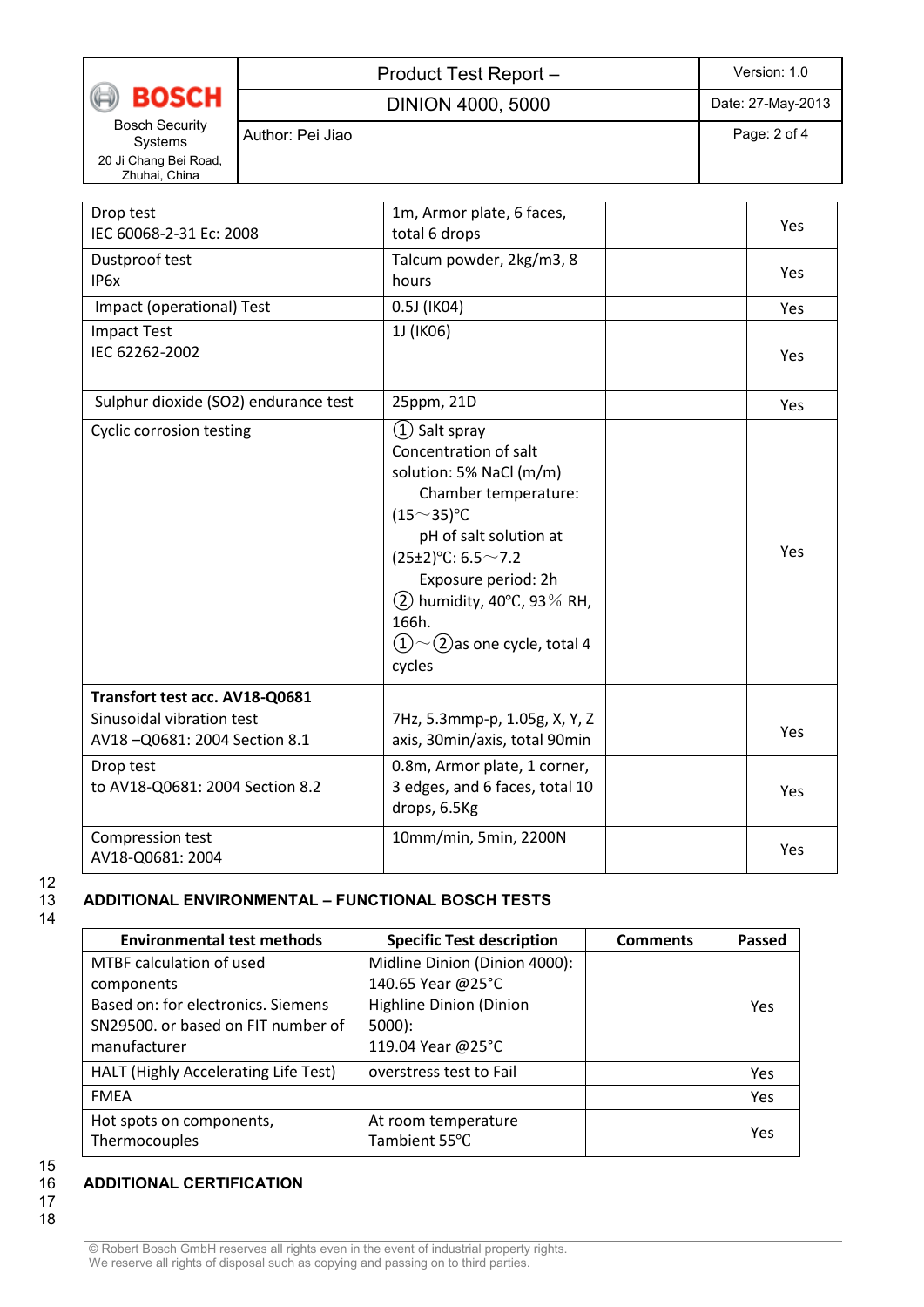**BOSCH** 

### Product Test Report – Version: 1.0

DINION 4000, 5000 Date: 27-May-2013

Bosch Security Systems 20 Ji Chang Bei Road, Zhuhai, China

Author: Pei Jiao **Page: 3 of 4** Page: 3 of 4

| <b>Specific Approval</b>                     | <b>Description</b>                                                                                                                                                                                                                                                         | <b>Comments</b>                                    | <b>Passed</b> |
|----------------------------------------------|----------------------------------------------------------------------------------------------------------------------------------------------------------------------------------------------------------------------------------------------------------------------------|----------------------------------------------------|---------------|
| <b>EMC Europe</b>                            |                                                                                                                                                                                                                                                                            |                                                    |               |
| EN55022:2010                                 | <b>Information Technology</b><br>Equipment-Radio<br>disturbance characteristics<br>Limits and Methods of<br>measurement                                                                                                                                                    |                                                    | Yes           |
| EN61000-3-<br>2:2006+A1:2009+A2:2009         | <b>Mains harmonics</b><br>Part 3-2: Limits - Limits for<br>harmonic current emissions<br>(equipment input current up<br>to and including 16 A per<br>phase)                                                                                                                |                                                    | Yes           |
| EN61000-3-3:2008                             | <b>Voltage fluctuations</b><br>Part 3-3: Limits - Limitation of<br>voltage changes, voltage<br>fluctuations and flicker in<br>public low-voltage supply<br>systems, for equipment with<br>rated current <= 16 A per<br>phase and not subject to<br>conditional connection. |                                                    | Yes           |
| EN50130-4:2011                               | Part 4: Electromagnetic<br>compatibility - Product family<br>standard: Immunity<br>requirements for<br>components of fire, intruder<br>and social alarm systems.                                                                                                           |                                                    | Yes           |
| EN50121-4:2006                               | Railway applications -<br>Electromagnetic compatibility<br>Part 4: Emission and<br>immunity of the signaling and<br>telecommunications<br>apparatus                                                                                                                        |                                                    | Yes           |
| <b>EMC USA</b>                               |                                                                                                                                                                                                                                                                            |                                                    |               |
| FCC 47 CFR PART 15, Subpart B: 2012          | Conducted + Radiated<br>Emission based on<br><b>VERIFICATION procedure</b>                                                                                                                                                                                                 | Not applied for<br>high voltage<br>(230VAC) camera | Yes           |
| <b>Australian</b>                            |                                                                                                                                                                                                                                                                            |                                                    |               |
| AS/NZS CISPR 22 equal to CISPR 22            | Product market with BOSCH<br>supplier code N663                                                                                                                                                                                                                            |                                                    | Yes           |
| <b>Safety Europe</b>                         |                                                                                                                                                                                                                                                                            |                                                    |               |
| EN60950-1:<br>2006+A11:2009+A1:2010+A12:2011 | Information technology<br>equipment - Safety - Part<br>1: General requirements                                                                                                                                                                                             |                                                    | Yes           |

© Robert Bosch GmbH reserves all rights even in the event of industrial property rights. We reserve all rights of disposal such as copying and passing on to third parties.